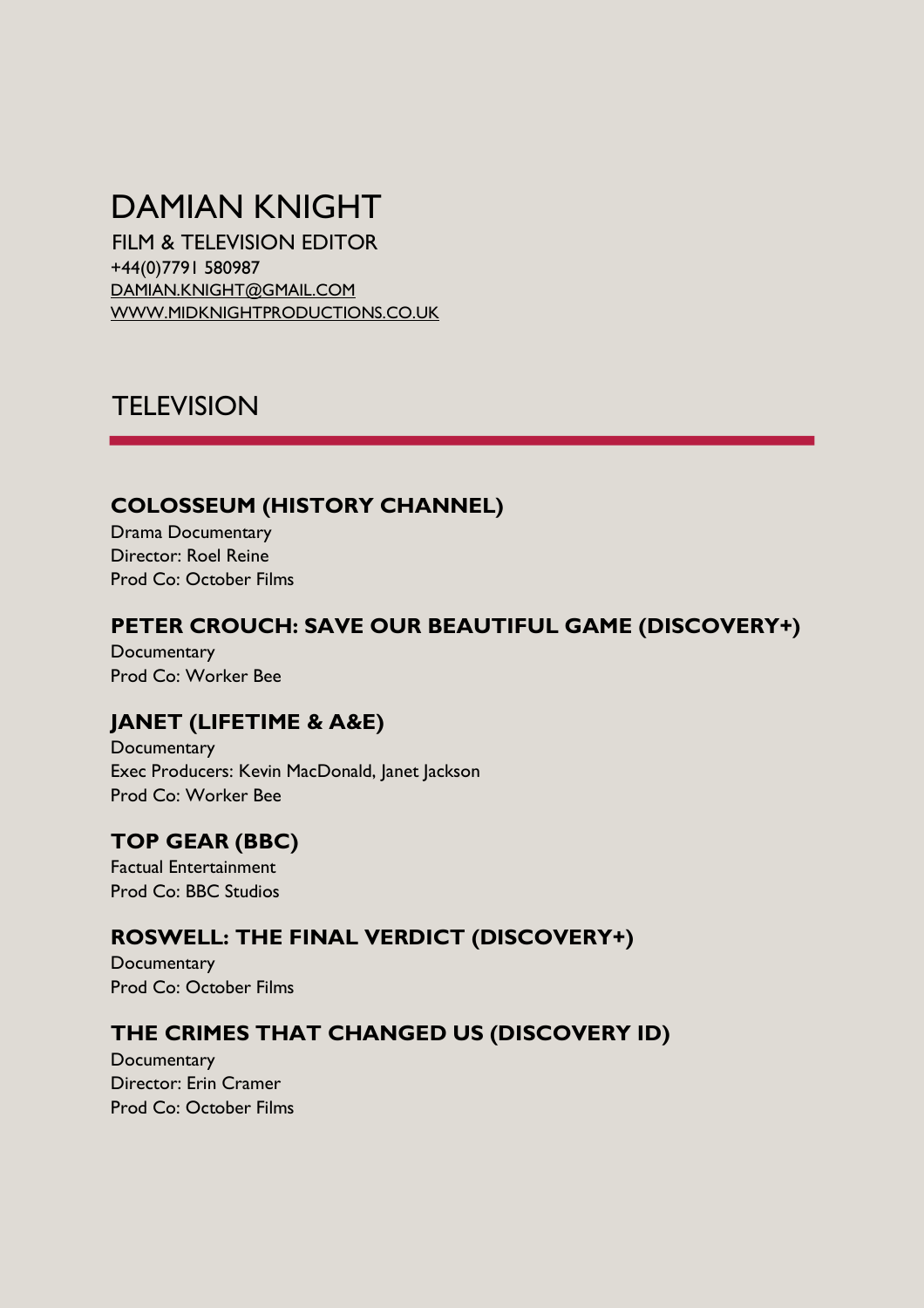# **THE RUTH ELLIS FILES (BBC)**

**Documentary Nominated RTS Award 'Best Historical Documentary' 2019**  Dir: Gillian Pachter Prod Co: Wall to Wall

#### **THE INVESTIGATOR (ITV/ NETFLIX)**

Drama Documentary Dir: Adam Wimpenny Prod Co: Syco/ Shiver

### **TIL DEATH US DO PART (DISCOVERY ID)**

**Documentary** Dir: Ross Young Prod Co: Lightbox

#### **PRESIDENTS AT WAR (HISTORY)**

Feature Drama Documentary Dir: Jeremy Hall Prod Co: RAW

# **AUTOPSY: THE LAST HOURS OF (5/ NETFLIX)**

**Documentary** Dir: Catherine Whelton Prod Co: Potato

### **THE SECRET OF CHRIST'S TOMB (DISNEY+/ NAT GEO)**

Feature Documentary Dir: Robert Strange Prod Co: Pioneer

#### **MARGARET THATCHER: A MEMOIR (SKY ONE/ ATLANTIC)**

Obituary Documentary Dir: Joanna Bartholomew Prod Co: Brook Lapping

### **FORBIDDEN (DISCOVERY)**

Drama Documentary Dir: Fergus Colville/ Jeremy Turner/ Sean Grundy Prod Co: Blast Films

### **PARANORMAL WITNESS (SYFY)**

Drama Documentary Prod Co: Raw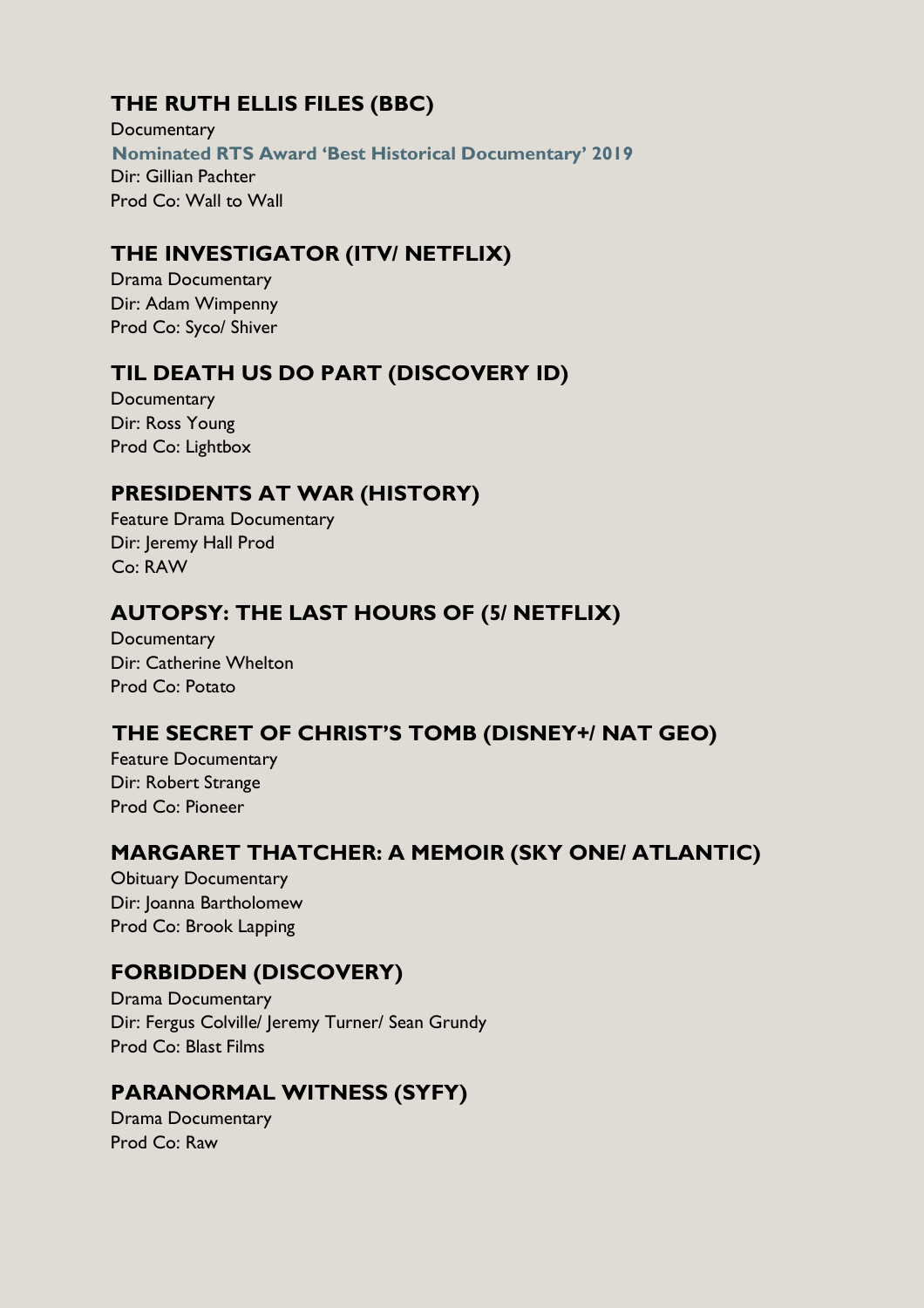## **TERROR IN THE WOODS (TRAVEL CHANNEL)**

Drama Documentary Prod Co: Wild Dream Films

#### **THE JESUS MYSTERIES (DISNEY+/ NAT GEO)**

Feature Drama Documentary Dir: David Caldwell Evans & Justin Hardy Prod Co: Juniper

### **MONSTERS BEHIND THE IRON CURTAIN (NAT GEO)**

Feature Drama Documentary Dir: Paul Olding Prod Co: Pioneer

## **WEB OF LIES (DISCOVERY)**

Drama Documentary Dir: Fergus Jeremy Turner/ Crispin Reece Prod Co: Blast Films

### **NAZI MEGASTRUCTURES (NAT GEO)**

Drama Documentary Dir: Ollie Twinch Prod Co: Darlow Smithson

### **BEYOND REASONABLE DOUBT (CNN FILMS)**

**Documentary** Dir: Crispin Reece Prod Co: Nutopia

### **THE DECADES THAT MADE US (NAT GEO)**

**Documentary** Prod Co: Nutopia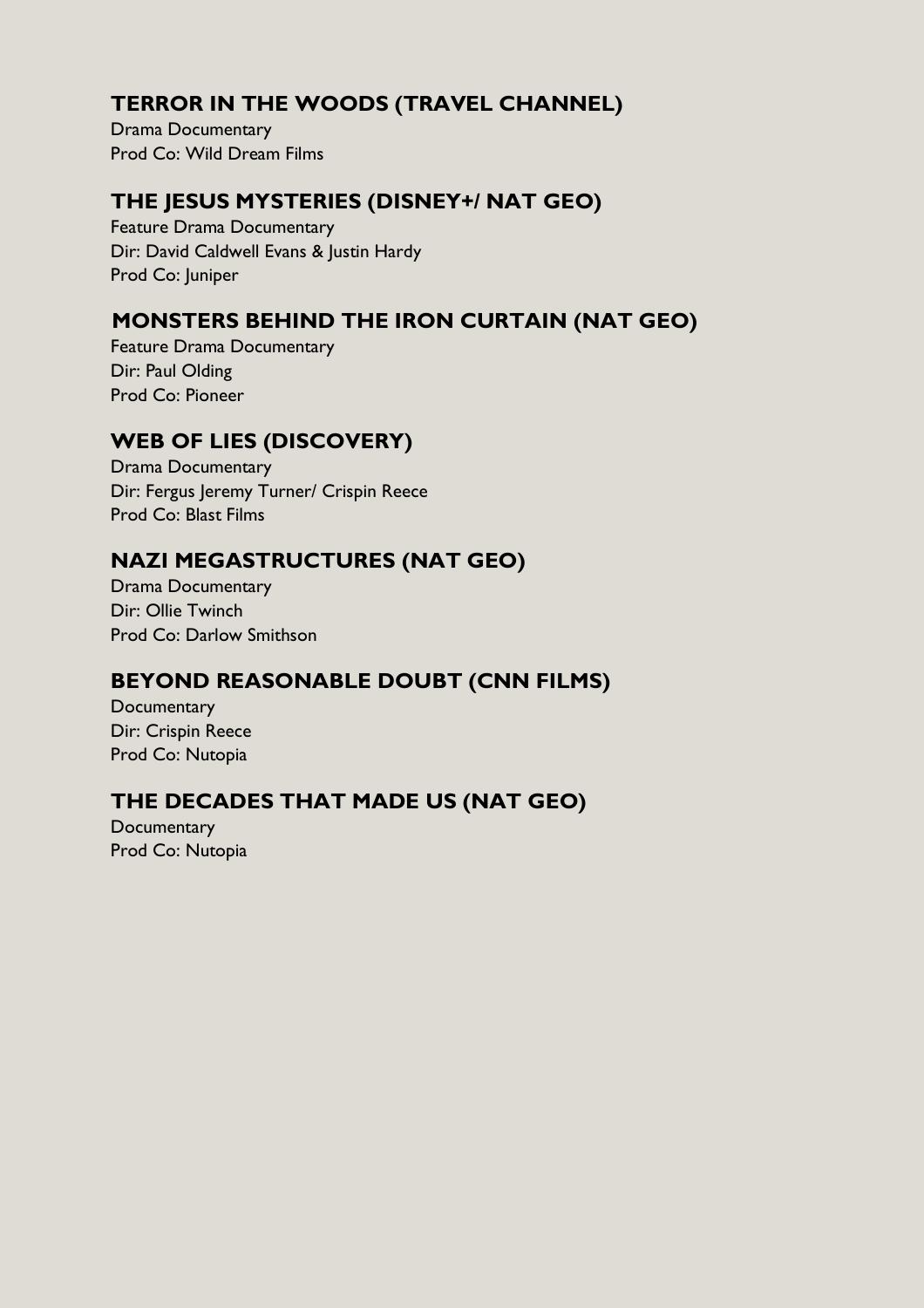# FILMS

#### **LOVE ME TILL MONDAY**

Verve Pictures/ House of Film (US Distribution) Dir: Justin Hardy Official Selection BFI London Film Festival Nomination Best British Newcomer \*\*\*\* Radio 1 \*\*\*\* Metro \*\*\*\* Glamour \*\*\*\* The Mirror \*\*\*\* The Mail on Sunday

#### **CAPTAIN WEBB**

Miramax/ HBO Dir: Justin Hardy Nominated 'Best Drama' British Independent Film Awards

#### **CAIN HILL**

Evolutionary Films Dir: Gene Fallaize Official Selection 'Bloody Horror' Film Festival Official Selection RTF Film Festival Semi Finalist Los Angeles Cine Fest Semi Finalist Miami Epic Film Festival